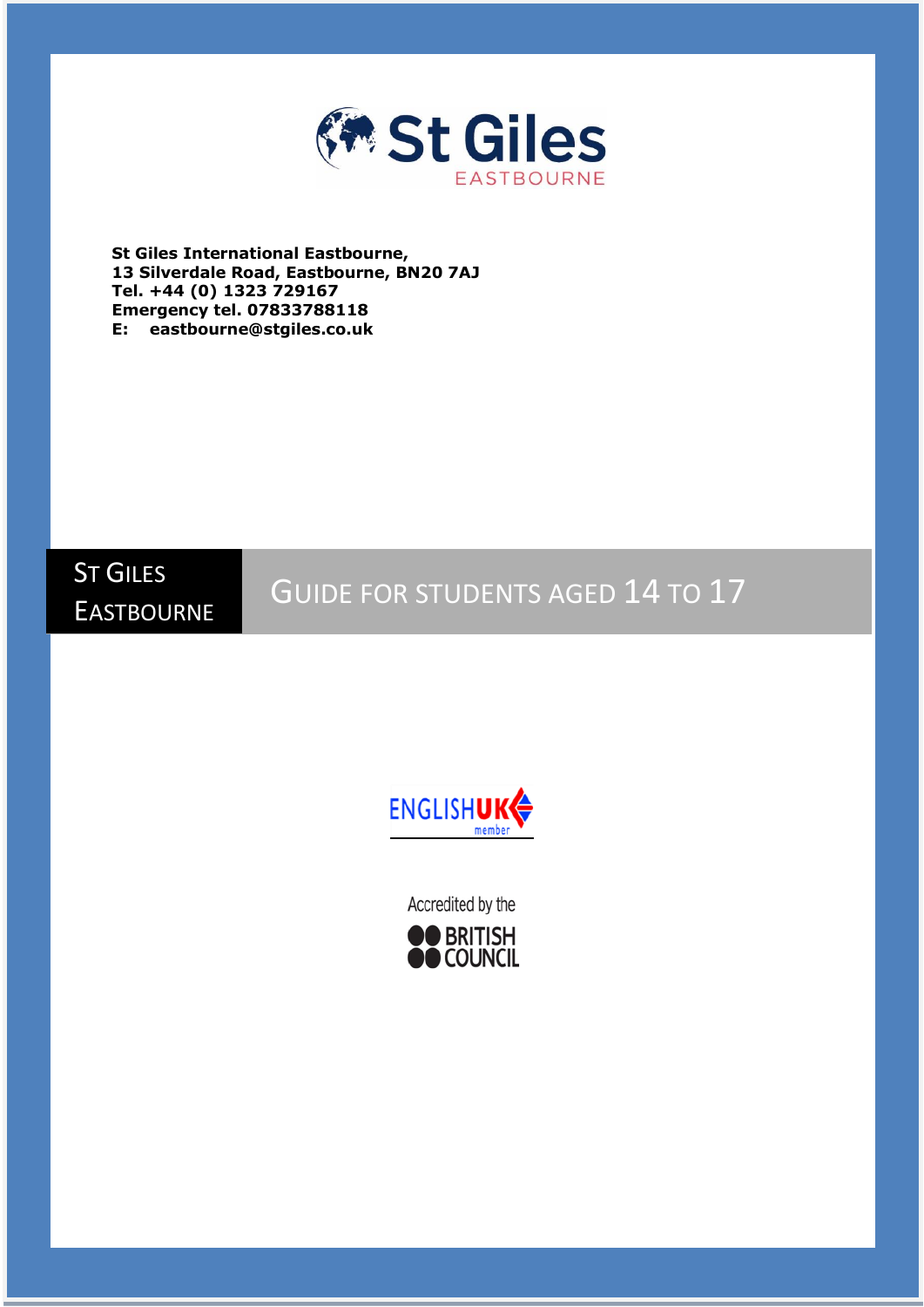## **CONTENTS**

1 Welcome to Eastbourne 2 Your First Day 3 Timetable of lessons 4 Courses 5 Tests 6 Questionnaire 7 Levels & Progress 8 Examinations 9 Self Access 10 School Facilities 11 Typical Lessons 12 Study Advice 13 One to One Feedback sessions 14 Social Programme 15 Your Accommodation 16 If You Need Help 17 Racism & Bullying 18 Fire, Accidents & Emergencies 19 Advice and Rules 20 Living in Eastbourne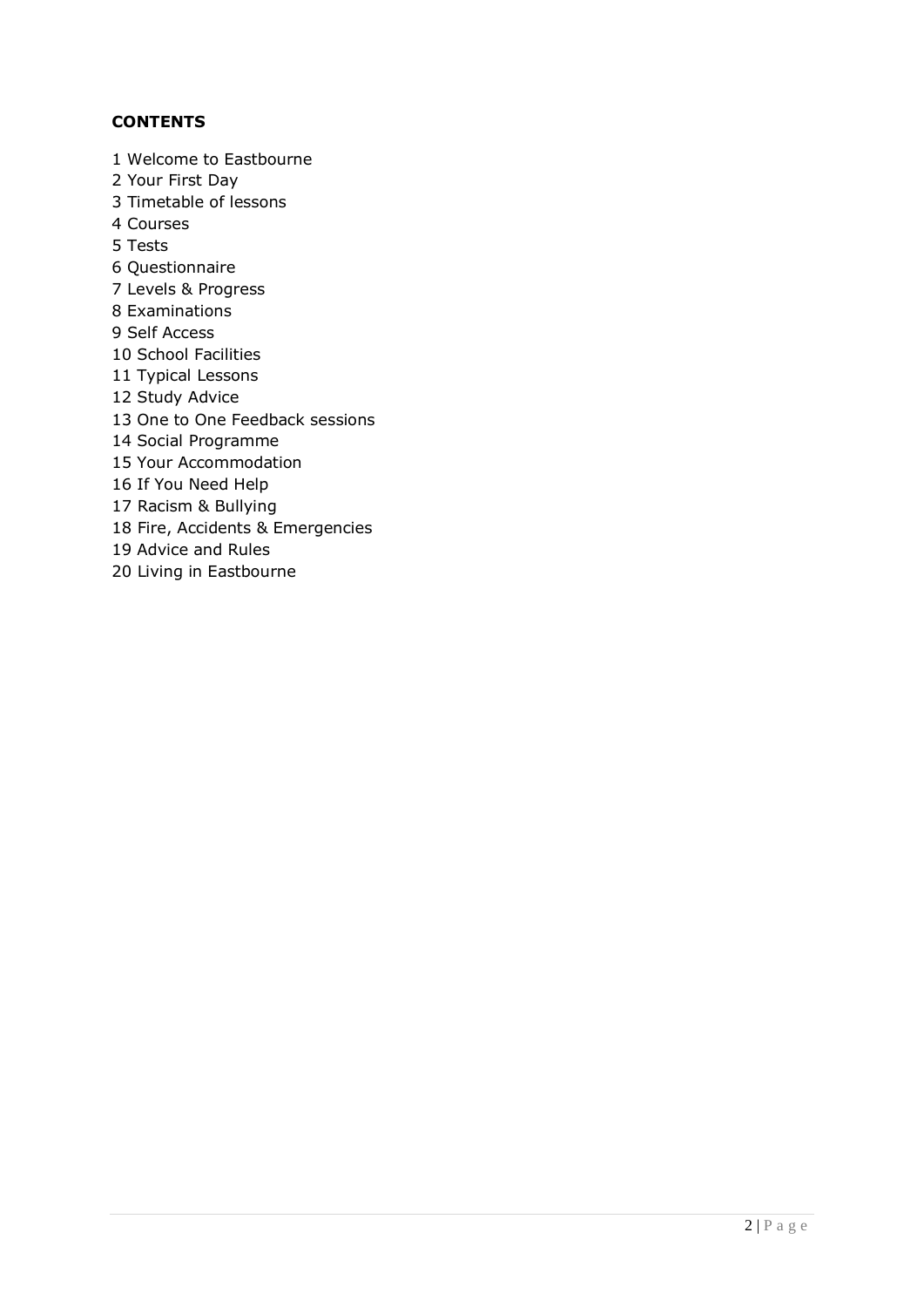### **1. WELCOME TO EASTBOURNE**

Welcome to the UK, to Eastbourne and to St Giles Eastbourne. In this guide you will find information about St Giles Eastbourne, useful information about public services and general information about what to do during your stay in Eastbourne.

Please remember that we want you to enjoy your stay here. Your teachers and the staff in the School office will always be happy to help you if you have any questions or problems.

We hope you will make good progress in your English and that you will also learn something about the UK and its people.

### **St Giles Eastbourne**

St Giles Eastbourne was established in 1978 and is part of the St Giles International group which was founded in 1955 —we have schools in London, Brighton, Cambridge, New York and Vancouver.

St Giles Eastbourne is a member of English UK and is inspected and accredited by the British Council.

We have 21 classrooms, all equipped with Interactive Whiteboards, and a Study Centre. We also have a Cafe, terrace and garden. Our location, building, garden, and facilities make the School an ideal place in which to study and relax.

St Giles Eastbourne is two minutes' walk from the best beaches in the town, and ten minutes' walk from the town centre and the railway station. Most of our students walk or cycle to the School—the average walking time from Homestay to the School is 30 minutes.

### **Eastbourne**

Eastbourne is a popular seaside resort with a population of 100,000. The South Downs National Park starts at the west end of the sea front (10 minutes' walk from the School) with the famous Seven Sisters white cliffs. From here there are many walks in beautiful countryside that can take you to the sea, rivers and a forest, as well as typical old villages. At the east end of the sea front is Eastbourne's marina, which is one of the largest in Europe. In the town centre you will find many shops, department stores, cafes, bars, clubs, cinema and restaurants

Brighton is the nearest city (32 kilometres away). Central London is 90 minutes away by train from Eastbourne. Gatwick is the nearest airport, about one hour by direct train or taxi. Heathrow Airport is to the west of London and it takes about three hours by road, or train and underground to get there.

### **To make things easier**

Now that you have arrived at the School, you can make your life in Eastbourne easier if you do the following things:

- Learn the address and telephone number of your Homestay, and the way to and from the School!
- Take a passport-size photograph of yourself to Reception and ask for a St Giles Student Card. **All students must have a St Giles Student card**
- Look in your passport to see if you have to register with the Police. If you are not sure, please go to Reception

### **2. YOUR FIRST DAY**

### **Placement and orientation**

After you have checked in, you will go to a special class where you will have a language test and an interview with a teacher. This is to help us put you in the right class for you.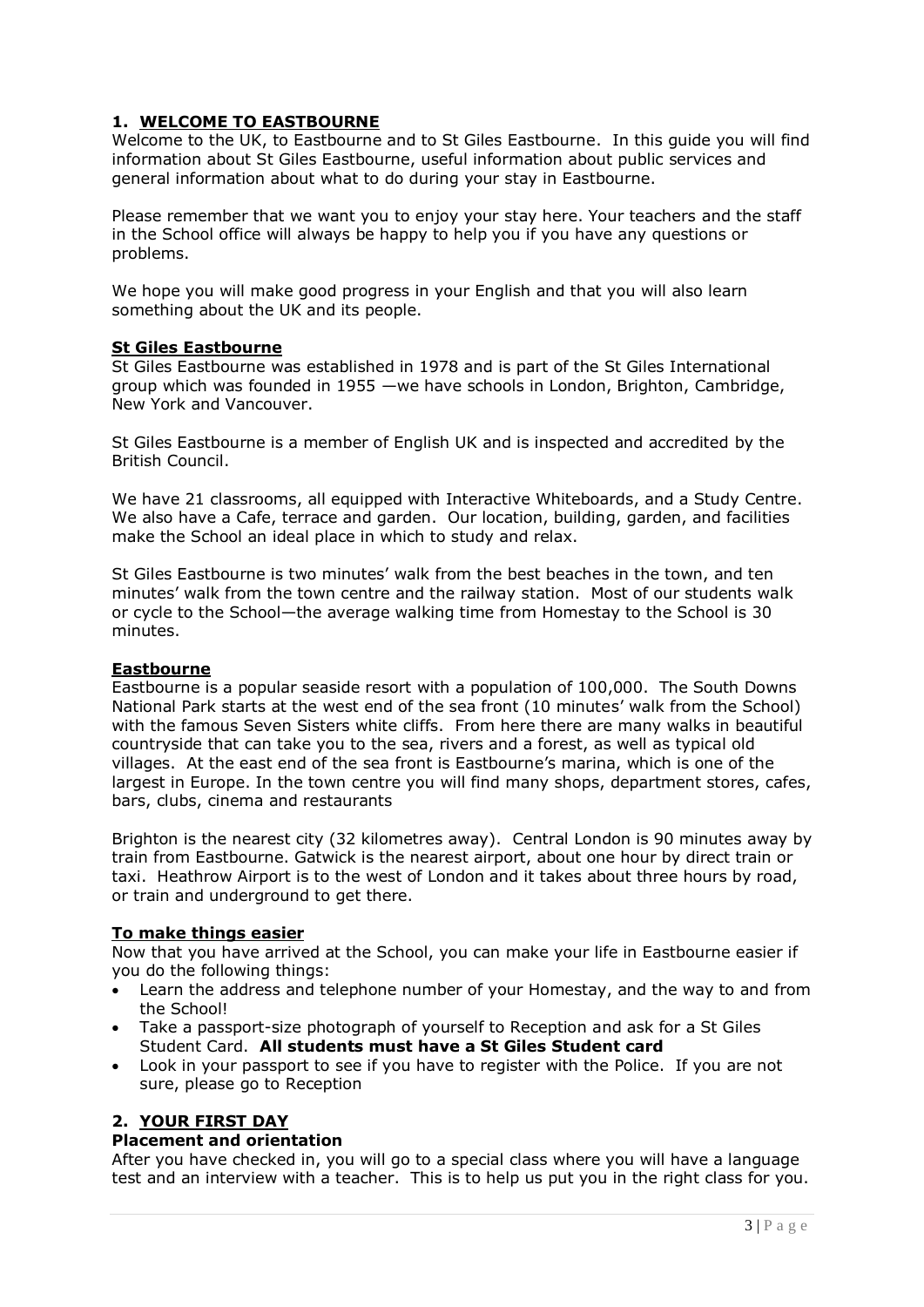You will also be given information about the School and about Eastbourne.

### **Your class**

We will tell you on your first day, after your test, which class you will go to for your lessons. We will also tell you which course book you need to buy. You should not write in it for the first few days (in case you change class).

We will also give you a **first week feedback questionnaire.** Please complete it and return to Reception at the end of your first week.

**Homework** is set regularly. This will help you to improve your English.

**Progress tests** take place every 2 weeks and these are based on the content of your course.

Your main teacher will **talk to you individually** every 2 weeks about your progress and your stay in Eastbourne.

Any **change of class or level** is decided by your teacher and the Director of Studies. The decision about your level is based on your general English ability.

## **3. LESSON TIMETABLE**

Here are the lesson times for students studying 20 lessons a week mornings, or 28 lessons a week:

| Morning lessons |                 |          | Afternoon lessons     |
|-----------------|-----------------|----------|-----------------------|
| Lesson 1        | $09.00 - 09.50$ | Lesson 5 | $13.45 - 15.30$       |
| Lesson 2        | $09.50 - 10.40$ | Lesson 6 | Monday to<br>Thursday |
| <b>Break</b>    | $10.40 - 11.05$ |          |                       |
| Lesson 3        | $11.05 - 11.55$ |          |                       |
| Lesson 4        | $12.00 - 12.50$ |          |                       |
| Lunch           | $12.50 - 13.45$ |          |                       |

Here are the lesson times for students studying 20 lessons a week in the afternoons:

| Afternoon lessons |                 |  |
|-------------------|-----------------|--|
| Lesson 1          | $13.45 - 15.30$ |  |
| Lesson 2          |                 |  |
| <b>Break</b>      | $15.30 - 15.55$ |  |
| Lesson 3          | $15.55 - 17.40$ |  |
| Lesson 4          |                 |  |

**REMEMBER You must not take food or drink into the classrooms!**

**And please do not use your mobile phone!**

# **4. OUR COURSES**

**General English**

Most students at St Giles Eastbourne follow one of these programmes:

- 20 lessons a week mornings
- 20 lessons a week afternoons
- 28 lessons a week morning and afternoon

If you want to change your booking, please speak to a member of staff in Reception. *If you are an International Semester Course student (24 or 36 weeks' study), please check with the School Registrar in Reception about your holiday entitlement.*

### **Exam preparation**

We offer preparation classes for the following examinations: Cambridge KET; PET; FCE, CAE; and IELTS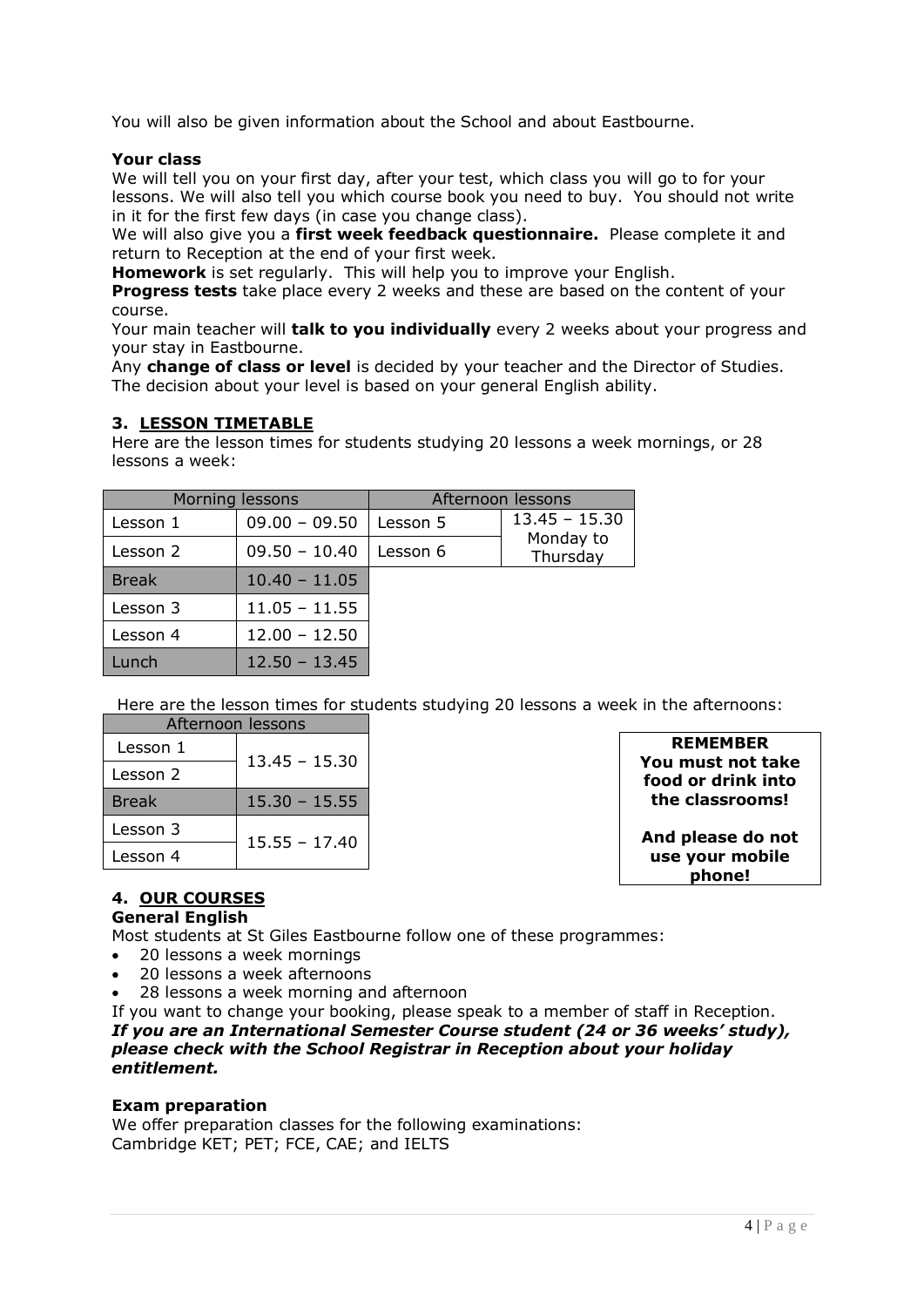## **Private lessons**

Please go to Reception if you would like to arrange these.

## **5. TESTS**

**St Giles end-of-course test:** You can take this in the last week of your course, if you have been at the School for 4 weeks or more. Speak to your teacher or the Director of Studies or Assistant Director of Studies.

**Level Assessment Tests:** Long-stay students are offered a Level Assessment Test every eight weeks

## **6. END-OF-COURSE QUESTIONNAIRES:**

Please complete the School and Accommodation online questionnaire at the end of your stay. This will help us to continue improving the service we offer.

### **7. LEVELS and PROGRESS**

We can have classes at the following levels:

| <b>CEFR level</b> | Cambridge exams         |
|-------------------|-------------------------|
| (Beginner)        |                         |
| A1                | Key (KET)               |
| A <sub>2</sub>    | KET / Preliminary (PET) |
| Β1                | <b>PET</b>              |
| B2                | First (FCE)             |
| C <sub>1</sub>    | Advanced (CAE)          |
| C <sub>2</sub>    | Proficiency (CPE)       |

| Beginner IELTS TOEFL TOEIC<br>$0 - 1.5$ IBT |  |  |
|---------------------------------------------|--|--|
|---------------------------------------------|--|--|

Students at this level can use a few words or phrases such as common greetings

|  |                               | AL IELTS   TOEFL   TOEIC   Cambridge |
|--|-------------------------------|--------------------------------------|
|  | $2.0 - 2.5$ IBT $ 120 - 220 $ | <b>KET</b>                           |
|  |                               |                                      |

Students at this level can understand and use familiar everyday expressions and very basic phrases aimed at the satisfaction of needs of a concrete type. They can introduce themselves and others and can ask and answer questions about personal details such as where they live, people they know and things they have. They can interact in a simple way provided the other person talks slowly and clearly and is prepared to help.

| A2 |             |       |               | IELTS   TOEFL IBT   TOEIC   Cambridge |
|----|-------------|-------|---------------|---------------------------------------|
|    | $3.0 - 3.5$ | 38-56 | $ 225 - 549 $ | KET                                   |
|    |             |       |               |                                       |
|    |             |       |               |                                       |

Students at this level can understand sentences and frequently-used expressions related to areas of most immediate relevance (e.g. very basic personal and family information, shopping, local geography, employment). They can communicate in simple and routine tasks requiring a simple and direct exchange of information on familiar and routine matters. They can describe in simple terms aspects of their background, immediate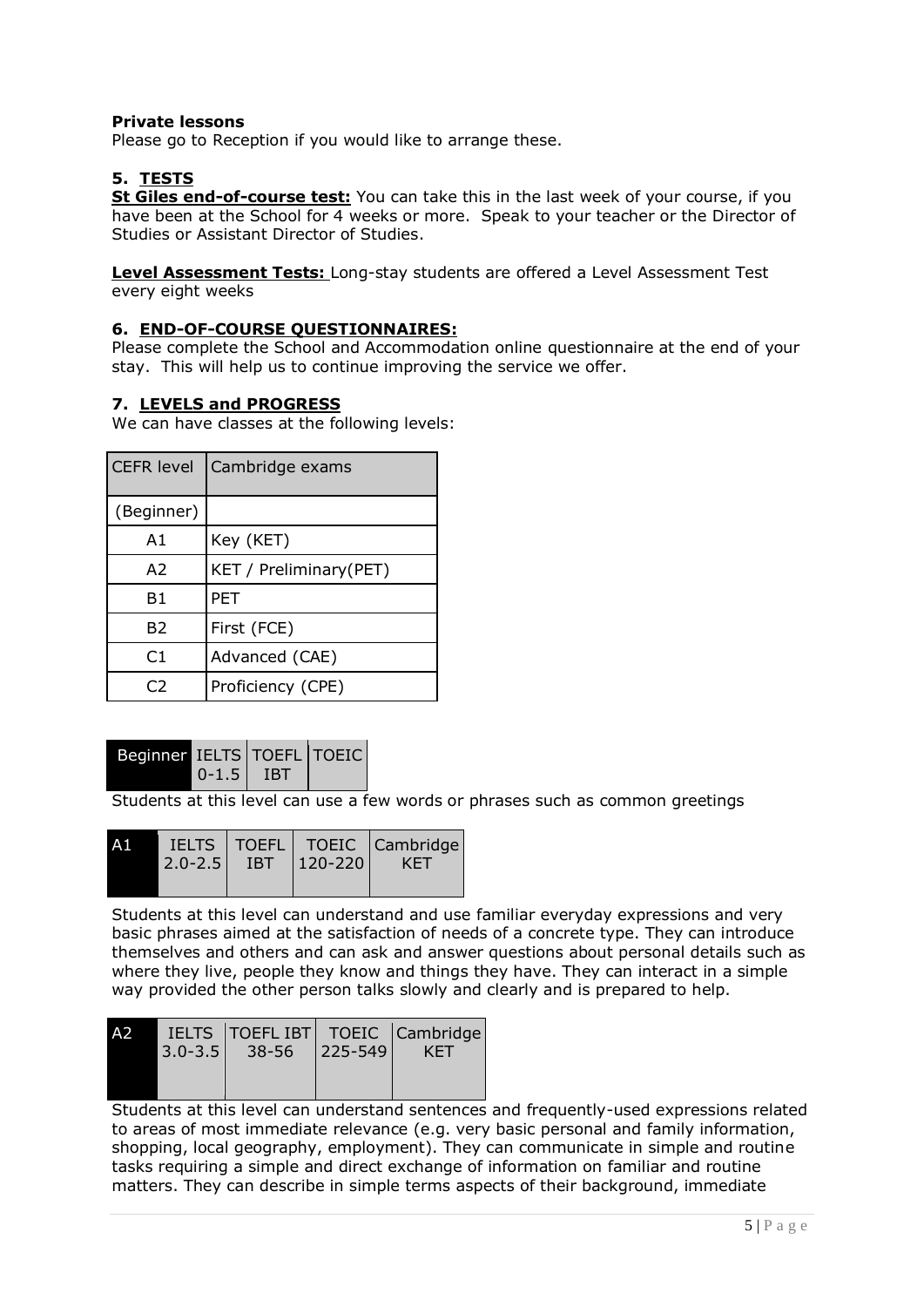environment and matters in areas of immediate need.

| <b>B1</b> | IELTS TOEFL IBT TOEIC Cambridge |       |
|-----------|---------------------------------|-------|
|           | $3.5 - 4.5$ 57-86 550-780       | - PET |

Students can understand the main points of clear standard input on familiar matters regularly encountered in work, school, leisure, etc. They can deal with most situations likely to arise whilst travelling in an area where the language is spoken and can produce a simple connected text on topics which are familiar or of personal interest. They can describe experiences and events, dreams, hopes and ambitions and briefly give reasons and explanations for opinions and plans.

| IELTS   TOEFL IBT   TOEIC   Cambridge  <br>B2<br>5.0-6.5 87-109 785-879 |
|-------------------------------------------------------------------------|
|-------------------------------------------------------------------------|

At the B2 level, students should be able to understand the main ideas of complex texts on both concrete and abstract topics, including technical discussions in their field of specialisation. They can interact with a degree of fluency and spontaneity that makes regular interaction with native speakers quite possible without strain for either party. They can produce clear, detailed text on a wide range of subjects and explain a viewpoint on a topical issue giving the advantages and disadvantages of various options.

| C T | 6.5-8.0   110-120   880-973 | IELTS   TOEFL IBT   TOEIC   Cambridge  <br><b>CAE</b> |
|-----|-----------------------------|-------------------------------------------------------|
|     |                             |                                                       |

At the C1 level of proficiency, students should be able to understand a wide range of demanding, longer texts, and recognise implicit meaning. They can express themselves fluently and spontaneously without much obvious searching for expressions. They can use language flexibly and effectively for social, academic and professional purposes. They can produce clear, well-structured, detailed text on complex subjects, showing controlled use of organisational patterns, connectors and cohesive devices.

| $8.0 - 9.0$ | <b>IBT</b> | $ 974 - 990 $ | IELTS   TOEFL   TOEIC   Cambridge  <br><b>CPE</b> |
|-------------|------------|---------------|---------------------------------------------------|
|             |            |               |                                                   |

At the C2 level of proficiency, students can understand with ease virtually everything heard or read. They can summarise information from different spoken and written sources, reconstructing arguments and accounts in a coherent presentation. They are able to express themselves spontaneously, very fluently and precisely, differentiating finer shades of meaning even in more complex situations.

## **Progress**

Generally, for a student studying 20 lessons per week, it takes 10 to 12 weeks to complete a whole level. Every two weeks you will have a progress check and your teacher will talk to you about your progress and your course. Every eight weeks you can have a Level Assessment Test

## **8. EXAMINATIONS**

Examinations can be a good way of measuring your progress and they can give you a goal to work for. These are the main examinations we can help you with: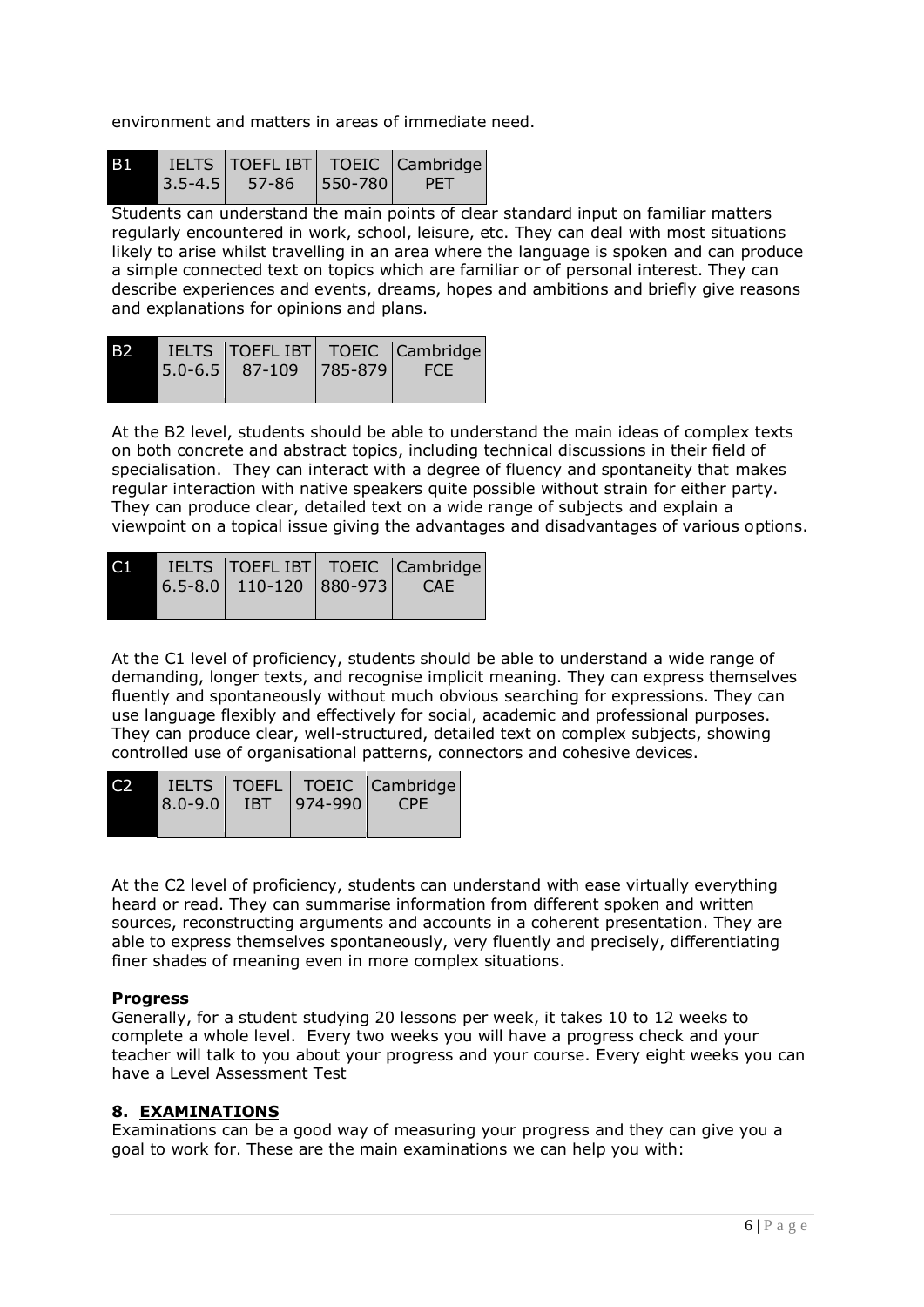## **Cambridge Examinations**

| <b>Examination</b>                       | Level                           | <b>Skills Tested</b>                     |
|------------------------------------------|---------------------------------|------------------------------------------|
| Key English Test                         | Elementary                      | Reading, Writing, Speaking,              |
| (K.E.T.)                                 | (CEFR Level A2)                 | Listening                                |
| Preliminary English                      | Intermediate                    | Reading, Writing, Speaking,              |
| Test (P.E.T.)                            | (CEFR Level B1)                 | Listening                                |
| First Certificate in                     | Upper Intermediate              | Reading, Writing, Speaking,              |
| English (F.C.E.)                         | (CEFR Level B2)                 | Listening                                |
| Cambridge Advanced<br>English<br>(C.A.E) | Low Advanced<br>(CEFR Level C1) | Reading, Writing, Speaking,<br>Listening |

These Cambridge examinations are taken at the School. For further information on dates and fees, please look at the examinations notice in your classroom and speak to the Director of Studies or the Cambridge Examinations Officer.

### **Other examinations**

You can enter for the **IELTS** examination at the School. The examination is taken at another centre.

## **9. SELF-ACCESS**

## **Learning outside the classroom**

It is very important for you to do some extra study in addition to the work you do in class. The Self Access facilities at St Giles are free, so why not use them? You will increase your knowledge of English and you can practise areas that you or your teacher feel you need to work on. The self-access facilities in the School are open from 08.30 to 17.00.

### **The Study Centre**

The Study Centre is on the Ground Floor. It contains many different types of books, magazines, and newspapers, grammar exercises, and exam practice material, as well as information on UK universities. There are graded readers in the Teachers' Room and you can borrow these to read at home. Many graded readers have audio CDs which you can borrow—please see the Assistant Director of Studies. You sign for the book and can borrow it for up to two weeks.

### **School Wi-Fi**

The password for the connection is displayed on the TV screens in the Café and Reception.

## **10.OTHER SCHOOL FACILITIES**

### **Reception**

Is open from 08.30 to 17.00, Monday to Friday. The office staff there offer a range of services, including St Giles Student cards, tickets for excursions, information on visas, and booking airport taxis

### **Cafe**

The School Cafe is on the Ground Floor and is normally open from 08.30 to 16.00. The Cafe serves a variety of hot and cold food and drinks. There is also a water-cooler for free drinking water.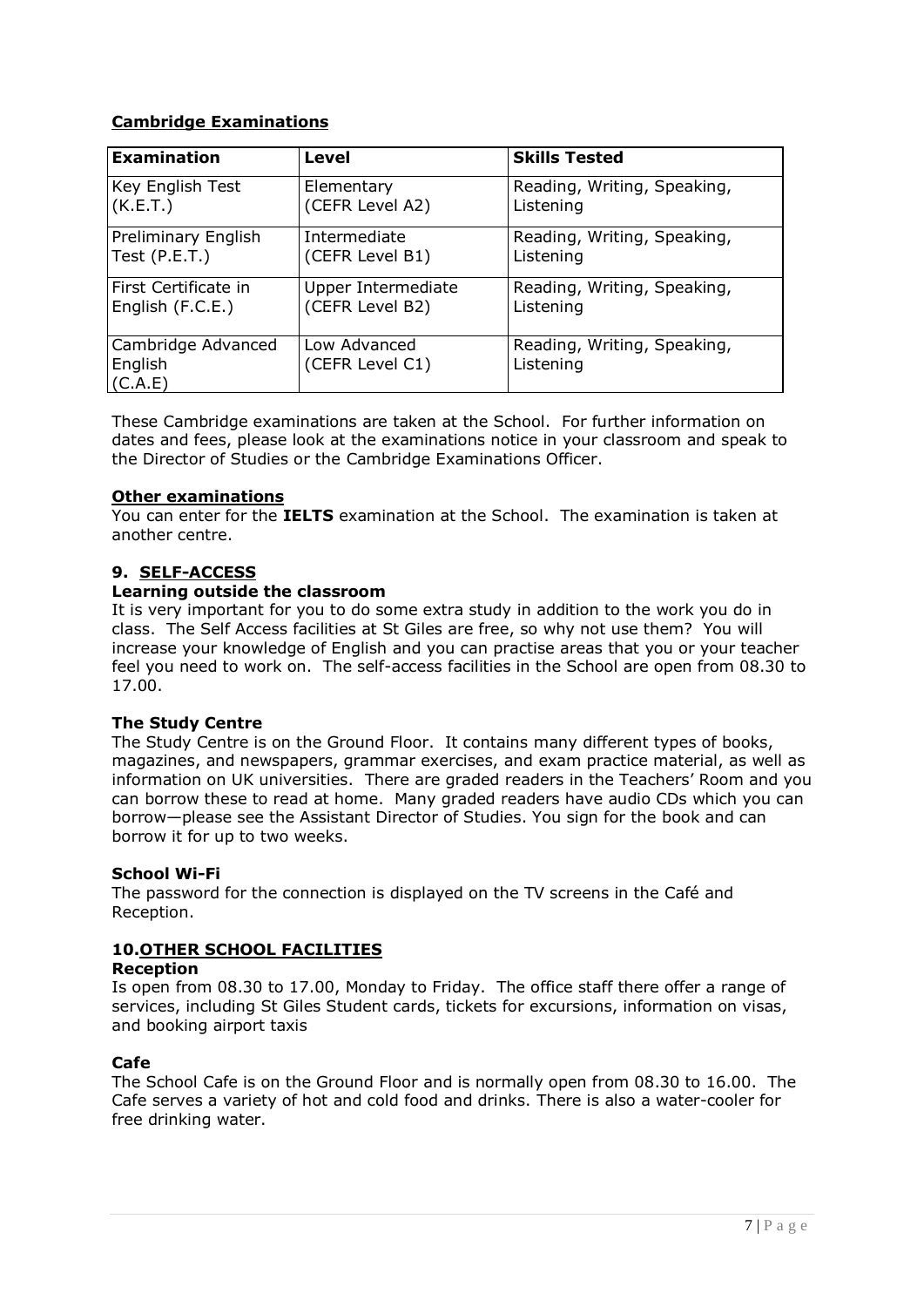## **Toilets**

There are toilets on the First and Second floors in the main building and just outside the Cafe.

### **The Garden**

The garden is a pleasant place to sit and talk or read if the weather is good. You can park your bicycle in the bike racks at the front of the school. Please keep the garden tidy**.**

### **Recycling**

Put **all** your rubbish in the litter bins. There are recycling bins for **cardboard, paper, plastic and cans** in all classrooms and in the Cafe

### **11.TYPICAL LESSONS**

Each class and every lesson is different, but there are some techniques we use at St Giles which are typical of any lesson.

For example, in class your teacher will often ask you to work with another student. We call this **pair work**. This gives students the maximum opportunity to use their English in class.

Sometimes the teacher will ask you to work in a **group** with other students. Again, this gives you more chances to practise your English.

Your lessons will concentrate on grammar, vocabulary, pronunciation and one of the four skills of speaking, listening, reading and writing. But these areas are not independent of each other. So, in a reading lesson, you will probably work on grammar, vocabulary, pronunciation, speaking and listening as well as reading!

We believe the most important thing about learning English is **communication**, and so a lot of your lesson time will be spent on developing your speaking and listening skills.

Class time is valuable, so make the most of your time at school. **Students who experiment more and contribute more to lessons are nearly always students who make good progress. And don't worry if you make mistakes. So, remember, YOU are the most important person when it comes to learning the language.** Relax, enjoy the lessons and speak and ask questions as often as you can!

### **12.STUDY ADVICE**

- Don't expect your teacher to do everything for you. You have to work hard yourself, in and out of the class.
- Speak in English as much as possible, to your classmates, your hosts, your friends.
- Organise time in the evening/at weekends to speak English with your classmates and friends.
- Relax when you communicate. Don't worry if you make mistakes—you can learn from these.
- Read in English as much as possible.
- Watch TV, go to the cinema, listen to the radio—don't worry if you can't understand everything.
- Listen to English speakers' conversations—it will help to improve your pronunciation, intonation, and vocabulary.
- Talk to yourself in English sometimes!
- Surf the Internet—there are lots of sites for learners of English, and we have listed some of these in this Guide.
- Read newspaper articles and magazines on subjects you are interested in.
- Keep an organised notebook for grammar, vocabulary, and mistakes.
- You can buy dictionaries and grammar books from Reception.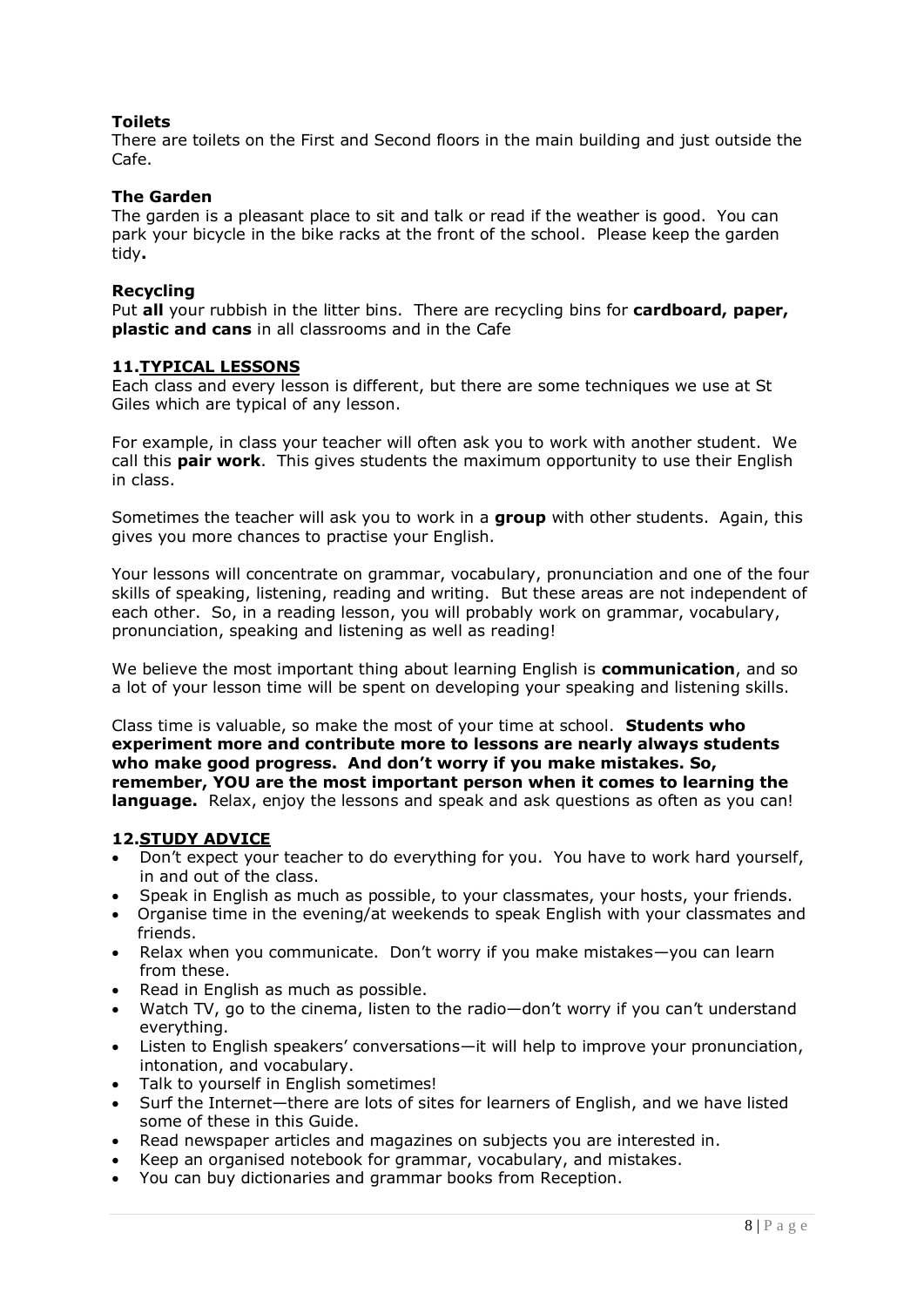## **13.ONE-TO-ONE FEEDBACK SESSIONS**

Your main class teacher will speak to you alone, regularly, to check you are happy in class, at the School and in Eastbourne. Please tell your teacher if you have any problems, or if you would like something to be changed. We will do our best to help.

### **14.THE SOCIAL PROGRAMME**

The Social Programme at St Giles is a very important part of your time here. If you take part in the programme you have the chance to make friends, have fun and practise your English.

The Social Programme Organiser produces a new programme of activities every month. Usually, there are afternoon or evening activities during the week and full-day excursions to different towns and cities at the weekends. Students aged 14 or 15 can only go on selected Saturday trips. Students aged 14 and 15 have three free weekday activities each week. They are strongly encouraged to attend the Social Programme as it is an integral part of their St Giles experience. Students deciding to not attend individual social programme events must seek permission from the Social Programme Organiser and inform them of their alternate plans, which must consist of safe, meaningful interaction in English with other St Giles students. No refunds will be made for nonattendance of activities.

For other students aged 16 and over some of the activities are free, others you have to pay for. You can buy tickets for activities from the Social Programme Organiser, and tickets for weekend excursions from Reception—please buy your weekend tickets by Wednesday. You will find information on the Social Programme on the notice boards in the Cafe.

If you have any extra ideas for good activities for the Social Programme, please talk to the Social Programme Organiser.

### **15.YOUR ACCOMMODATION**

St Giles chooses its homestays carefully, because the time you spend with your hosts is a very important part of your stay in the UK. Your hosts should provide you with all of the following:

- A room with a full-size bed, a wardrobe, a mirror and a table with a lamp and a chair.
- A clean set of bed linen at least once a week.
- Breakfast and an evening meal, and a light lunch at weekends.
- A shower or bath every day.

### **16.IF YOU NEED HELP**

If you have any problems, large or small, either at school or with your accommodation, please speak to us. You can also ask your parents or guardian to speak to us. The important thing is to talk to us. We are here to help you.

**The Principal** is the manager of the school. If you want to see the Principal, please make an appointment with one of the staff in Reception.

**The Director of Studies** is the academic manager of the school, and is responsible for organising the lessons, timetable and learning. If you have any questions or problems with your course or your studies, please talk to the Director of Studies. The DoS can also give you help and information on tests, and examinations, and about self-access materials. He can also give you information and advice on the Cambridge examinations that you can take while you are at the School. The best time to talk to him is during the breaks between lessons or at lunchtime. The DoS can give you help and advice about how to study and help you any study problems you have.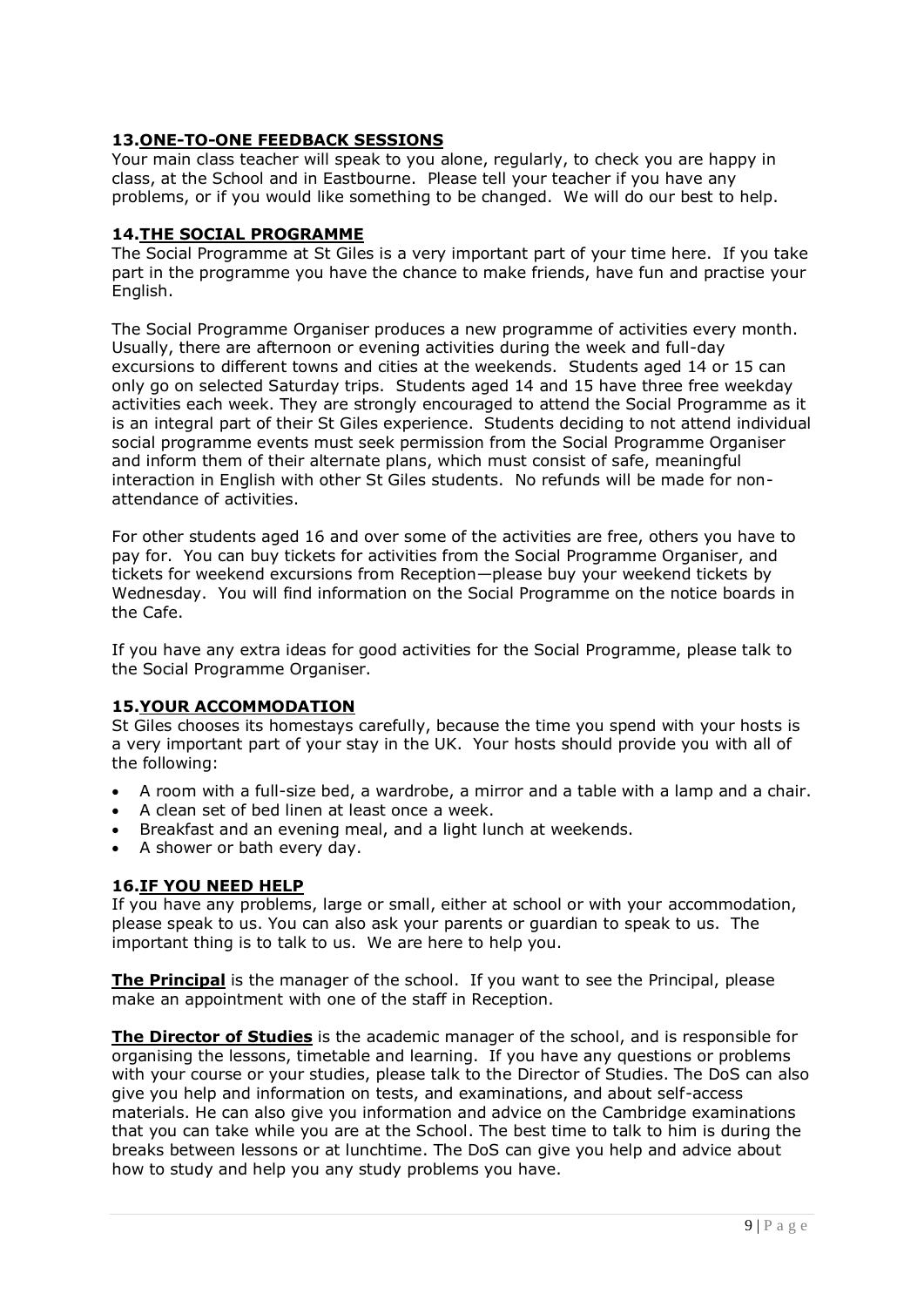**The Social Programme Organiser** organises the School activity programme and can help you with information about where you can go in Eastbourne in your free time. You will usually find the Social Programme Organiser in the Reception.

**The Accommodation and Welfare Officer** can help you if you have any questions or problems about your accommodation. You can also talk to the Accommodation and Welfare Officer if you are ill and want to see a doctor or dentist. The Accommodation and Welfare Officer works in Reception.

**The Student Services Officer** can help you if you want to book a course or change your course, or if you have questions about your visa, as well as help you with all general Enquiries, including registering with the police. She works in Reception.

**The Under-18 Welfare Officer** looks after the welfare of students under the age of 18. You can find them in Reception.

*Remember*: all the people in Reception can help you with, for example — paying for an examination, opening a bank account, getting a student card, buying books, organising a taxi to the airport.

### **If you have a problem . . .**

**...with your accommodation**, tell the Accommodation and Welfare Officer. St Giles has an agreement with our hosts about your meals, your room, hygiene, etc. If the problem is serious, the Accommodation and Welfare Officer will change your accommodation as soon as possible.

**...with your course**, tell your main teacher first. If the teacher cannot help you, you should see the Director of Studies or the Assistant Director of Studies. Come with a friend or another student if it makes you feel more comfortable.

**...with School staff**, see the Director of Studies or the Principal.

**...with changing or cancelling a course**, see one of the office staff.

**Courses of 1 – 8 weeks** cannot be cancelled or shortened or lessons reduced in number, and no tuition fees are refundable.

**Courses of 9+ weeks:** For cancellations or changes to be effected from the 9<sup>th</sup> week onwards, students must give 4 weeks' written notice from the following Monday. Tuition fees will be calculated to the end of the week when the cancellation or change takes effect, and 50% of any balance will be refunded, less the Amendment Fee.

Students requesting **course breaks or changes to course breaks** after arrival must give 4 weeks' notice. Students must pay an Amendment Fee of £25.

There is further information on cancelling or shortening your course in our Course Dates and Prices brochure

**...personally**, for example, homesickness or money worries, don't keep it to yourself. Your teacher, or the Under-18 Welfare Officer, or Accommodation and Welfare Officer can help, so talk to him or her at any time. Talking about problems can really help.

## **Are you unhappy about anything?**

We do our best to make sure that you have a happy and satisfying educational experience while you're at our school and while you're in the UK but from time to time you may have a problem and you may wonder what to do about your problem. This is what to do:

• If you are unhappy about any aspect of our service please tell us as soon as possible so that we can try to help you. You can speak to any member of staff that you feel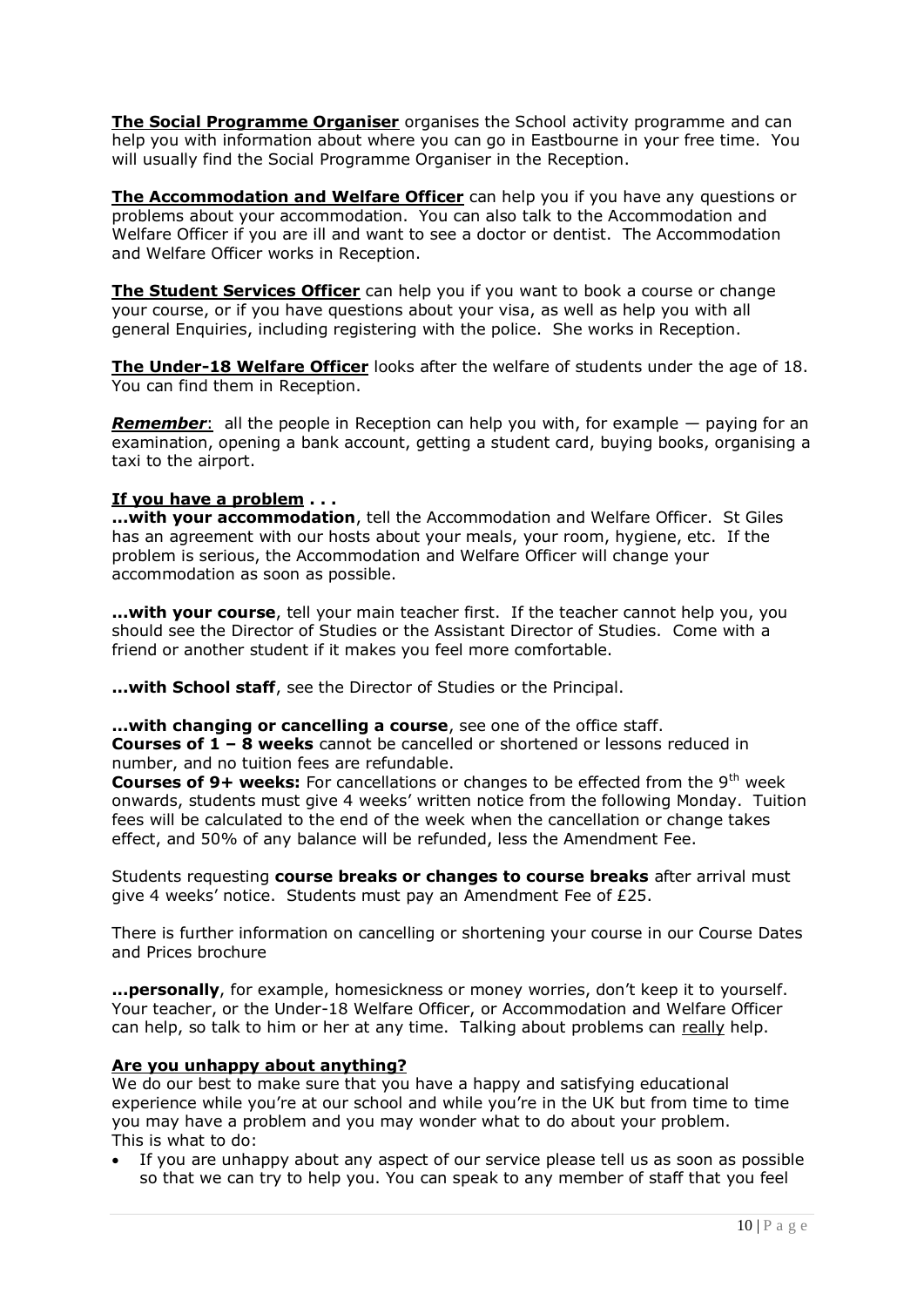comfortable with.

- If you are still unhappy and wish to make a complaint, please speak to the Director of Studies (about your studies), Registrar (about your booking) or Accommodation Officer (about your accommodation and welfare). There is a poster in your classroom which contains a photo, the name and the location of a specialist staff member that has been trained to give you support in a range of specific areas. We take every complaint seriously and we will tell you within 24 hours what action will be taken to help you.
- If you are still not satisfied please ask to speak to the Principal. Our Principal is always happy to see you. You can also submit your complaint in writing.
- St Giles is a member of English UK, an association for accredited English language schools. If you are still unhappy you may take your complaint to an independent ombudsman. The ombudsman will investigate the complaint. St Giles promises to accept any decisions made by the ombudsman. You can contact English UK at 219 St John Street, London, EC1V 4LY. You can email: [info@englishuk.com](mailto:info@englishuk.com) or call: 020 7608 7960.

### **17.RACISM and BULLYING**

St Giles Eastbourne welcomes students from many different countries every year. We are very proud of our record of helping people from many different cultures and backgrounds to work together in friendship to learn English.

### **We do not tolerate any form of racism or bullying.**

If you think you are the victim of racism or bullying, please talk to the Director of Studies or the Principal. We will take your complaint seriously and will treat it in confidence

### **18.FIRE, ACCIDENTS, EMERGENCIES**

### **Fire**

If you hear a **CONTINUOUS RINGING** of the fire bell, leave the school immediately by the main stairs or the nearest fire exit and go to the Meeting Point in Silverdale Road **DO NOT** stop to collect books, coats, etc.

**DO NOT** go back into the building until your teacher tells you!



### **First Aid**

If you have an accident or feel ill at the School, tell your teacher or someone in Reception. There is a first aid box in Reception. If it is a serious problem, a member of staff will take you to the doctor or to the hospital

### **Emergencies**

If you need an **AMBULANCE**, the **FIRE SERVICE** or the **POLICE**, phone **999**.

If you have a problem, phone your host, or St Giles Eastbourne on **+44 1323 729167.**  The School has a 24-hour emergency service. If you have an **emergency** and need to contact St Giles outside school hours, phone **07833788118**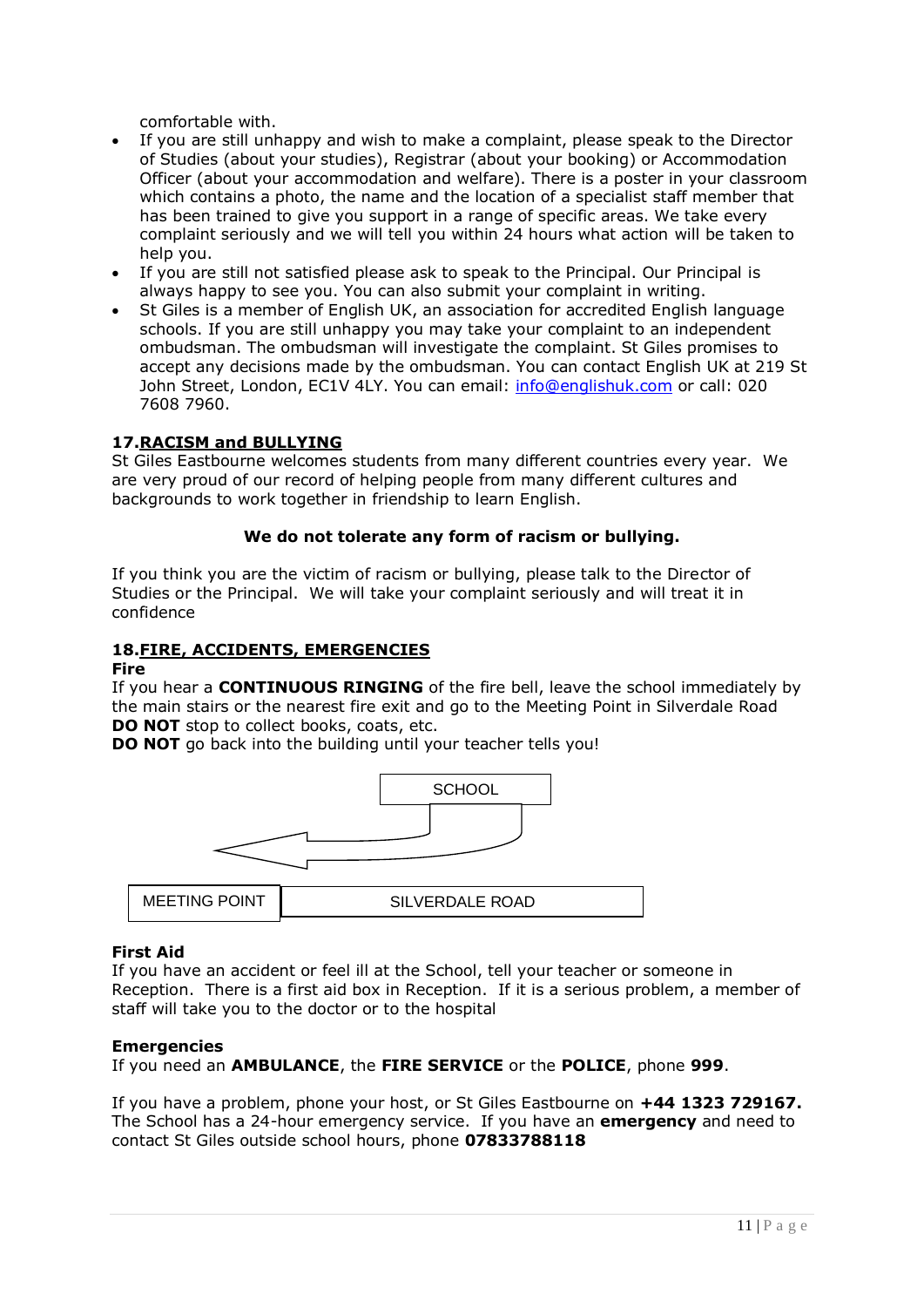## **19.ADVICE and RULES**

We want our students to enjoy their stay in Eastbourne, both at the school and outside the school. We have a duty of care to look after you and to ensure you are safe during your time with us. To help with this, we have certain rules and advice, which we ask you to follow.

Remember – if you have any problems, large or small, either at school or with your accommodation, please speak to us. You can also ask your parents or guardian to speak to us. The important thing is to talk to us. We are here to help.

## **19.1 ADVICE**

## **At the school**

- Remember why you are here **Speak English** all the time
- Please do homework as well as you can and on time. Speak to your teacher if it is too difficult
- Please be polite to other students and your teachers and respect other people's feelings and views
- Do not bring food or drink, except water, into the classrooms.
- It is safer for you to stay on the school site during your school day. When your lessons have finished you are very welcome to stay at the school and use the school's Study Centre
- If you have any problems at the school please speak either to your teacher, the school office or the school management and we will try and help you as much as possible

### **At your homestay**

We hope that you will be happy with your accommodation. We like to place our students with hosts who will talk to them and treat them as members of the household.

- Remember that your hosts' way of life may be different from what you are used to in your country, so please find out what your hosts expect from you. The first few days may feel a little strange and you may feel you do not fit in with the family's routine. You may also feel a little homesick, and this is quite normal. Remember that many of our hosts have worked with us for some years and they are used to dealing with guests from other countries.
- Ask them what they expect from you, as this will help you to feel more comfortable. For example, ask them:
- How to get to the School and how to get home again
- What time do they have their meals? Your host should already know if you have any special dietary requirements
- If your friends can visit you
- Make sure you know how to use the bathroom facilities and make sure you leave the bathroom clean. Also ask about washing clothes
- Ask about using the telephone, or computer if they have one
- Give your hosts your mobile telephone number
- If you go out make sure your phone is charged up
- Make sure you know how to use the key to get in the house
- **ALWAYS** tell your host if you will be late or will miss a meal. If you are not back at your homestay on time – for dinner or for your curfew time, the hosts will telephone the school. The school may then call the police and/or your parents or guardians
- Talking about things at the beginning is always a good way of getting to know your host and it will help you to settle into the hosts' way of life. Many of our students have made lasting friendships with their hosts; we hope you will be able to do the same.
- Always talk to your hosts first if you have any doubts or problems. There may be small difficulties and misunderstandings, but with goodwill and humour these can usually be resolved quite quickly.
- If you do not want to talk to your hosts, please speak to a member of the school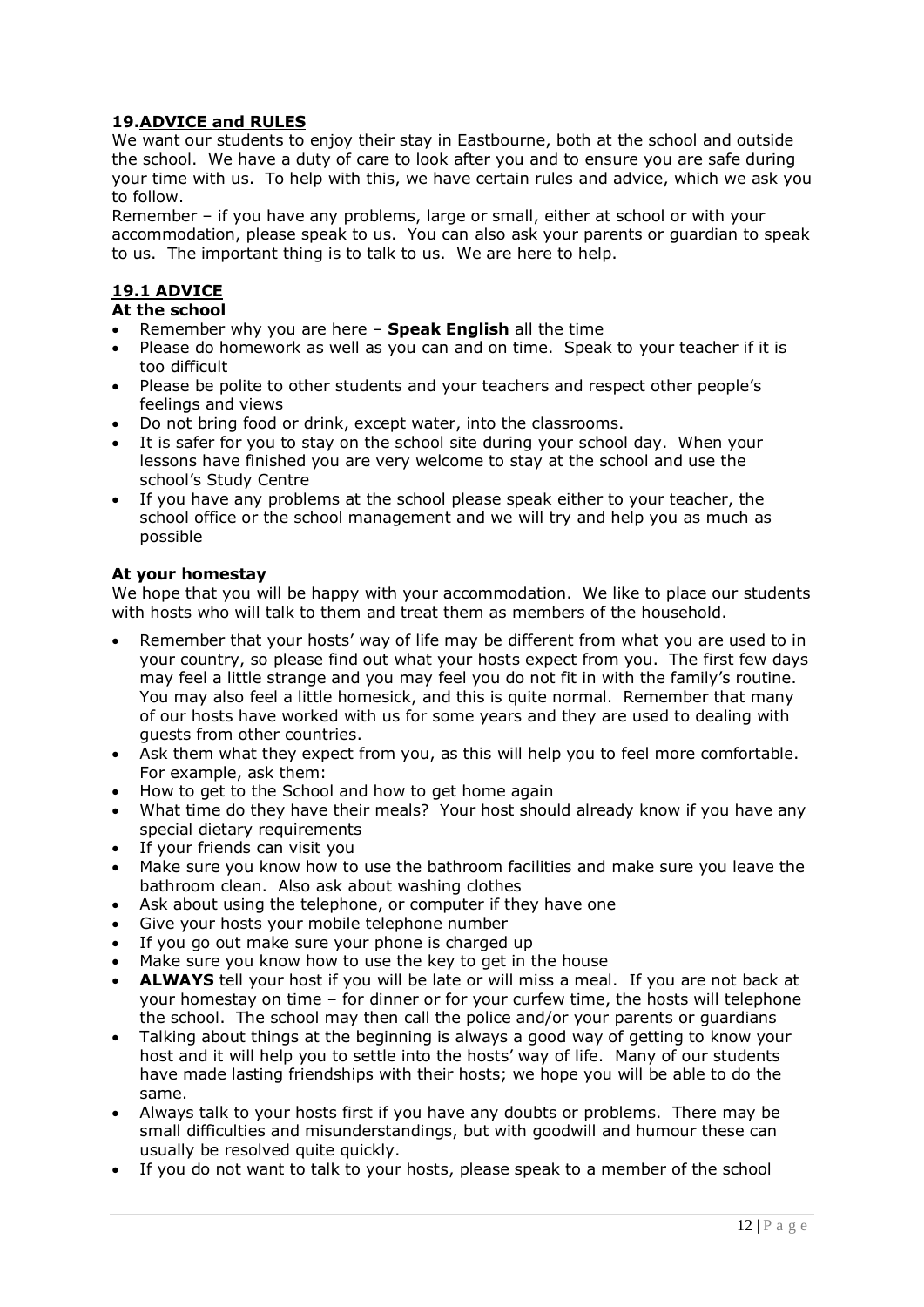staff, for example your teacher, the school office or the school management

### **In your free time**

In your free time, for example in the evenings and at weekends, we expect you to behave responsibly and to take care of yourself and your possessions. Please read the advice below and remember that if you have any problems help is only a phone call away

- Use your phone to find a map of Eastbourne on your first day at the school, and we will check you know how to find your way to and from your homestay. The school has checked the safest route for you – please come into the school office and we will show you
- In Britain, we drive on the left, so look right when you cross most roads.
- Eastbourne is usually a safe place, but you should take care about what you do and where you go. In the evening, for example, do not go to the seafront or to parks when it is dark, or to places where there are no other people. If someone approaches you and asks you for something it is best to walk away and go immediately to a place where there are more people.
- On the map we will show you the parts of Eastbourne that we think are safe and where you should remain.
- Be very careful with your personal possessions and do not carry too much money with you
- Keep your passport and ID documents in a safe place just carry your St Giles student card with you. This card has the telephone number of your homestay and of the school. You will get your St Giles student card from the school office – all you need is a passport-sized photograph of yourself
- If you are not at the school and you have a serious problem or emergency, please call the school number **+44 1323 729167**. If the school is closed, call the school emergency number **07833788118**. This number is available 24/7
- If you need to contact the police, or get an ambulance, or call the fire service, call the UK emergency number: **999**
- At weekends, the school organises day trips for students to other cities in the UK. Please ask in the school office about these

### **Other**

- If you feel unwell, please tell your hosts if you are at home, or your teacher or the school office if you are at school. If you need to see a doctor, either the school or the hosts will arrange this
- If you have a problem big or small, either at school or with your accommodation, please tell someone at the school. Speak to our under-18 Welfare Officer, she is always very happy to talk to you. You can also ask your family to speak to us.
- If you have a problem and you do not want to tell anyone you know, you can call Childline on 08001111. Childline is a counselling service for children and young people

## **19.2 RULES**

## **At the school**

- We expect our students to come to all their lessons on time and to attend all their lessons.
- If you are late for two or more lessons in a week the Under-18 Welfare Officer will speak to you.
- If you miss a lesson we will call your hosts immediately to speak to you. When you return to school our under-18 Welfare Officer will speak to you.
- If you are ill and cannot come to school you must phone the school number:  $+44$ 1323 729167. The school's emergency number is: 0783 378 8118. You can also text or Whatsapp the emergency phone.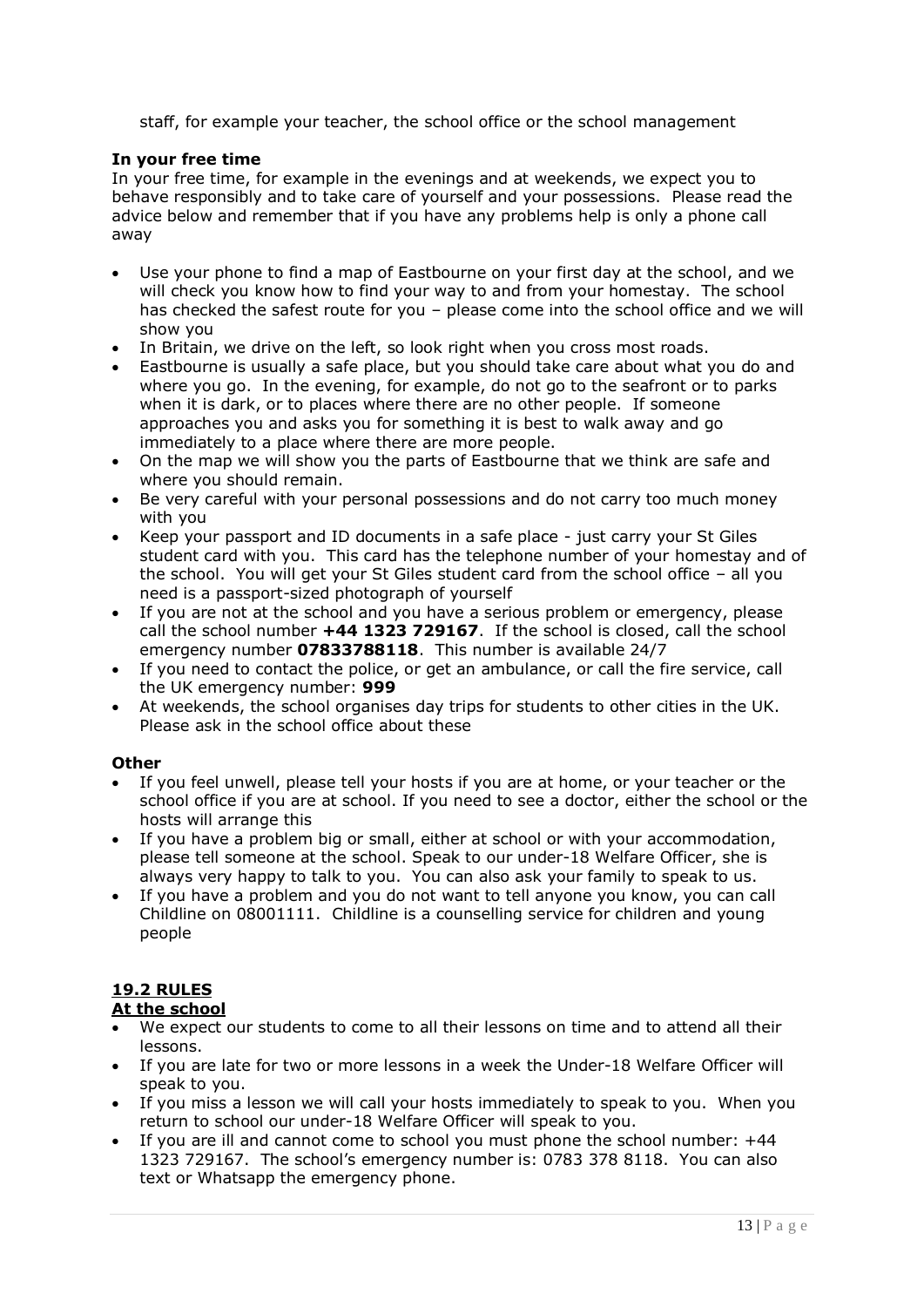- If you start to miss lessons we will contact your parents/guardian to discuss the situation
- In your lessons, please do not use your mobile phone or tablet for personal messaging, telephoning, surfing the internet or anything not related to the lesson
- Please do what your teachers ask you to do
- Bad language, fighting and bullying are not allowed
- Please do not wear clothing with offensive or insulting images or words. Clothing should be respectful to the staff and students, and should not be too revealing
- Misuse of computers to harass or abuse students or staff is prohibited. Misuse of computers to visit inappropriate web sites or download inappropriate material is prohibited
- Please wear the ID card you were given on your first day when you are at the school and on social activities organised by the school
- Please carry your St Giles student card at all times
- Our Under-18 Welfare Officer will meet with you on a regular basis to check that you are OK. All under-18s must attend these meetings

### **At your homestay**

- Please follow any rules your hosts give you
- Give your hosts your mobile phone number and take your hosts' number
- If you go out, make sure your mobile phone is fully charged and turned on
- You must be back at your homestay for dinner every evening. If you are going to be late, tell your hosts in good time. If you are not back at your homestay on time – for dinner or for your curfew time, the hosts will telephone the school. The school may then call the police and/or your parents or guardians
- Do not walk home alone at night. Take a taxi, or go with a friend. The school recommends the following taxi companies:
	- Sussex Cars Tel. +44 1323 726726
	- Eastbourne Country Taxis Tel. +44 1323 720720
- If you go out in the evening or at the weekend, you must tell your hosts where you are going and who you are going with. Give your hosts a telephone number or address where you can be contacted at all times

## **In your free time**

- **If you are 14 or 15** and you wish to go out in your free time you must be accompanied by another student under the age of 18, or with a member of the school staff, or with an adult who has been approved by your parents, guardians or the school. We ask your host family to make sure you go with this person or that you go to an arranged meeting point to wait for this person. The school and your hosts must know where you wish to go, when you wish to go, how you will travel, when you will return, and who you will be with.
- **If you are 14 or 15** you must be back at your homestay by 21.00 Sunday to Thursday and 22.00 on Friday and Saturday.
- **If you are 16 or 17** you must be back at your homestay by 23.00 Sunday to Thursday, and 00.00 on Friday and Saturday
- **If you are 14 or 15:** In your free time you cannot leave Eastbourne without written permission from your parents/guardian. You must be accompanied by another student under the age of 18, or with a member of the school staff, or with an adult who has been approved by your parents, guardians or the school. We ask your host family to make sure you go with this person or that you go to an arranged meeting point to wait for this person

The school and your hosts must know where you wish to go, when you wish to go, how you will travel, when you will return, and who you will be with. If you do leave Eastbourne without this permission, the school will treat the situation very seriously. We will discuss this with your parents/guardian and we may have to ask you to leave the school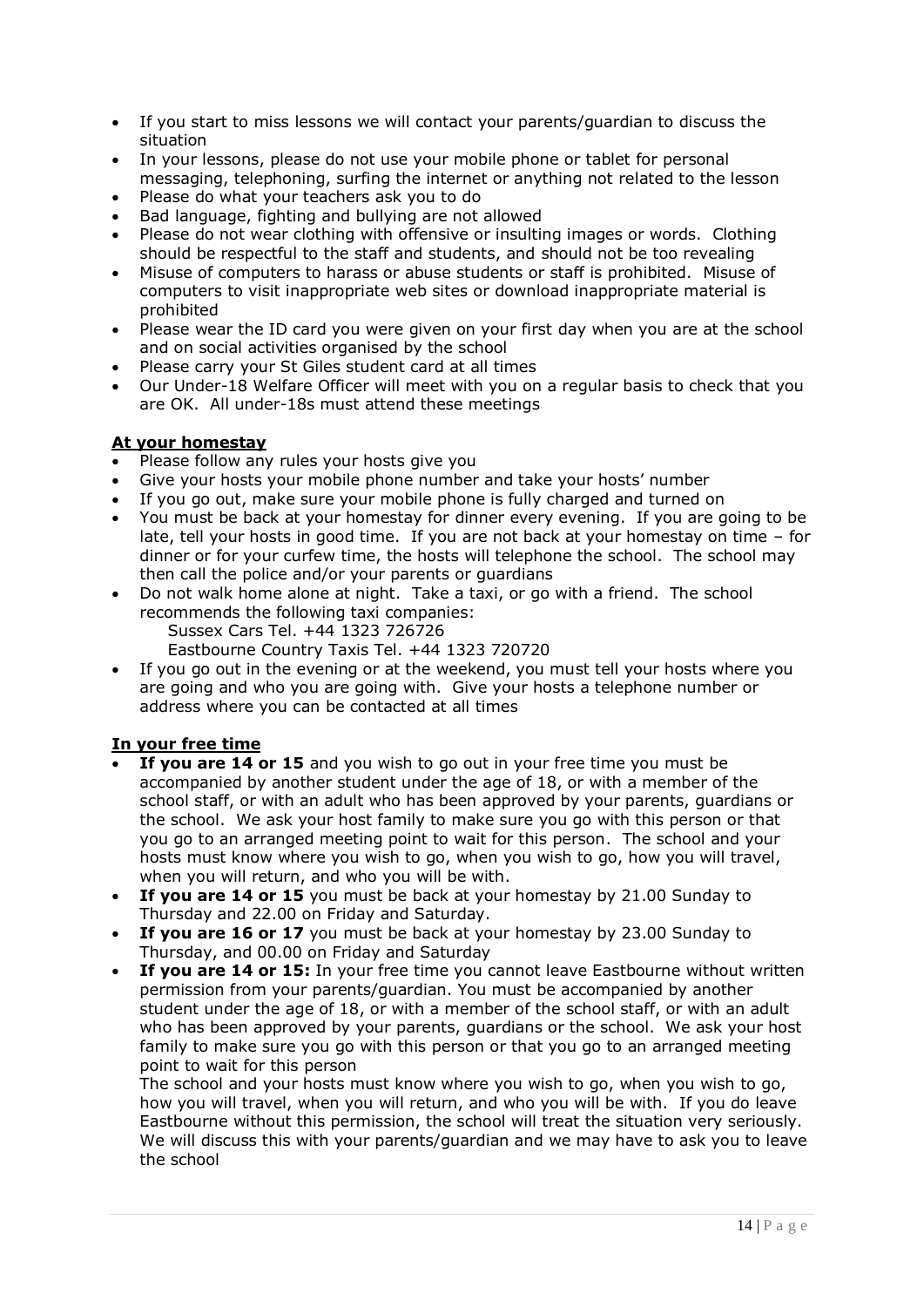## **Other**

- Smoking it is illegal to buy cigarettes/tobacco if you are under 18 and it is illegal to smoke cigarettes if you are under 16.
- Under-16s are not allowed to smoke either at the school or outside the school
- Students aged 16 and 17 are not allowed to smoke at the school or at their homestay, unless the school has received written permission from their parents or guardians
- Alcohol You may not enter any pubs, bars or nightclubs. It is illegal to buy and/or drink alcohol if you are under 18
- Using or having illegal drugs is strictly not allowed. If someone offers you drugs always say NO!
- Dangerous objects—you must not carry any kind of weapon (for example, a long knife or a gas/liquid spray) in a public place.
- Shoplifting—Shops have good security systems, and they will always call the police when they catch someone stealing.
- In the UK, the age of sexual consent is 16
- St Giles will treat any criminal offences, for example theft, damage to property seriously.
- St Giles does not tolerate racial, sexual or other harassment
- St Giles will treat seriously any attempts to either promote terrorism or violent extremism or to make or encourage students to take part in such activities in the school or in the community
- St Giles will treat seriously any behaviour which might reasonably be considered to put the physical or mental wellbeing of yourself or other students and staff, hosts and/or their family at risk or harm

### **19.3 CONSEQUENCES**

The consequence of not following the rules may include some or all of the following:

### **Stage 1:**

Meet with a member of the school management (Director of Studies and/or Principal) and receive a first verbal warning

### **Stage 2:**

Meet with the Principal and receive a second (written) warning

### **Stage 3:**

Phone call from the school to your parents/guardians Letter from the school to your parents/guardians

### **Stage 4:**

Cancellation of your course. There is normally no refund of tuition fees. The school will ask your parents/guardians to arrange your flight home

## **20. LIVING IN EASTBOURNE**

Many thousands of overseas visitors come to the UK and Eastbourne each year. They normally receive a very warm welcome from local people, but this welcome depends on how each visitor behaves. Here is some advice to help with the British way of life:

- **Queueing** In the UK, it is normal to queue at bus stops, banks, cinemas and shops. It is rude to push in at the front or the middle of a queue.
- **Noise -** Many British people go to bed early compared to people from other countries, so please try not to make too much noise late at night
- British people often do not like to talk about their salary, their age, politics or religion.
- When coughing or yawning, people will put their hand over their mouth and spitting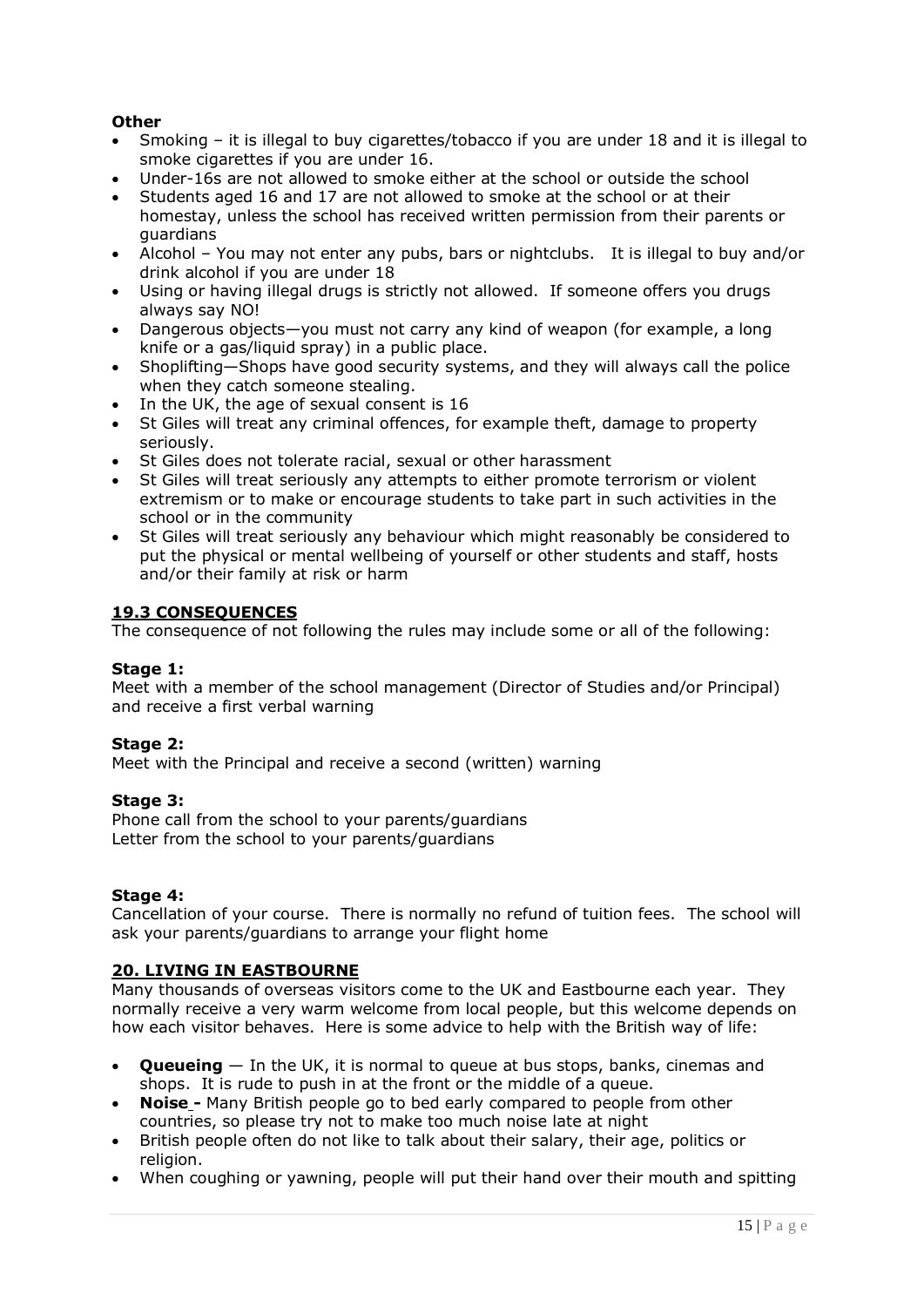is not acceptable.

- Listen how often people say "Please", "Thank you", "Excuse me", "Sorry". Try to use these words in a similar way.
- **Litter** -You must not drop rubbish in the street or in other public places. Please take it home with you or put it in a rubbish bin.

## **20 Health**

- **Doctors**—If you are ill, tell your hosts and see their doctor. If this is not possible, go to Reception and ask about seeing a doctor. If you need specialist help, you must see a general doctor first.
- For students from most European Union countries and others with reciprocal arrangements, general medical treatment is **usually free.** Students from other countries will usually have to pay to see a doctor.
- If you are prescribed any medicine, make sure you understand the instructions. If you need help, ask.
- If you are staying in the UK for 6 months or more, it's a good idea to **register** with a doctor when you arrive. This will normally allow you free general treatment. Please ask in Reception for help with this.
- **Hospitals**—If you have an accident it may be necessary to go to hospital. Emergency outpatient treatment is free. But, if you have to stay in hospital, you may have to pay! You should have medical insurance to cover any costs.
- **Chemists**—If your illness isn't serious (for example a cold or a bad stomach), you can go to a chemist. The pharmacist will give you advice on which medicine to buy or whether you should go to the doctor's.
- **Dentists**—Dentists are not free! If you need to see a dentist, ask in Reception, and always ask how much the treatment will cost!

## **20.2 Money and Valuables**

- Banks in the UK are usually open from 09.30 to 16.30 on weekdays, and some of them are open on Saturdays. Most of the big banks in Eastbourne are in Terminus Road, in the town centre.
- If you are going to stay in the UK for **6 months or longer**, you may want to open a bank account. We recommend opening an online account with Loot. We sent you information about how to join this bank when you registered. We can resend it to you if you want.
- **Bureaux de Change -** You can change money in most banks and travel agencies.
- **Valuables -** Please remember to be very careful if you bring anything valuable to St Giles, like a camera or money. It is not a good idea to carry around large amounts of money. If you have travellers' cheques, keep a note of their numbers. Don't leave anything valuable in your classroom or your bedroom. If you lose or find anything, please go to Reception.

### **20.3 Telephone information**

Public telephones in the UK take either coins or phone cards. The minimum cost of a call in the UK is 60 pence. Coins you can use are 20p 50p  $£1$ . You can also pay by debit and credit cards. You can buy phone cards at many newsagents, Post Offices and supermarkets.

St Giles Eastbourne can give you a SIM on your first day at the School.

The dialling code for Eastbourne is 01323. If you want to make a local call, you do not need to dial 01323 (unless you are using a mobile phone). The number for the UK operator is 100; and the number for the International operator is 155

To telephone to another country, dial  $00 +$  country code + area code + personal number.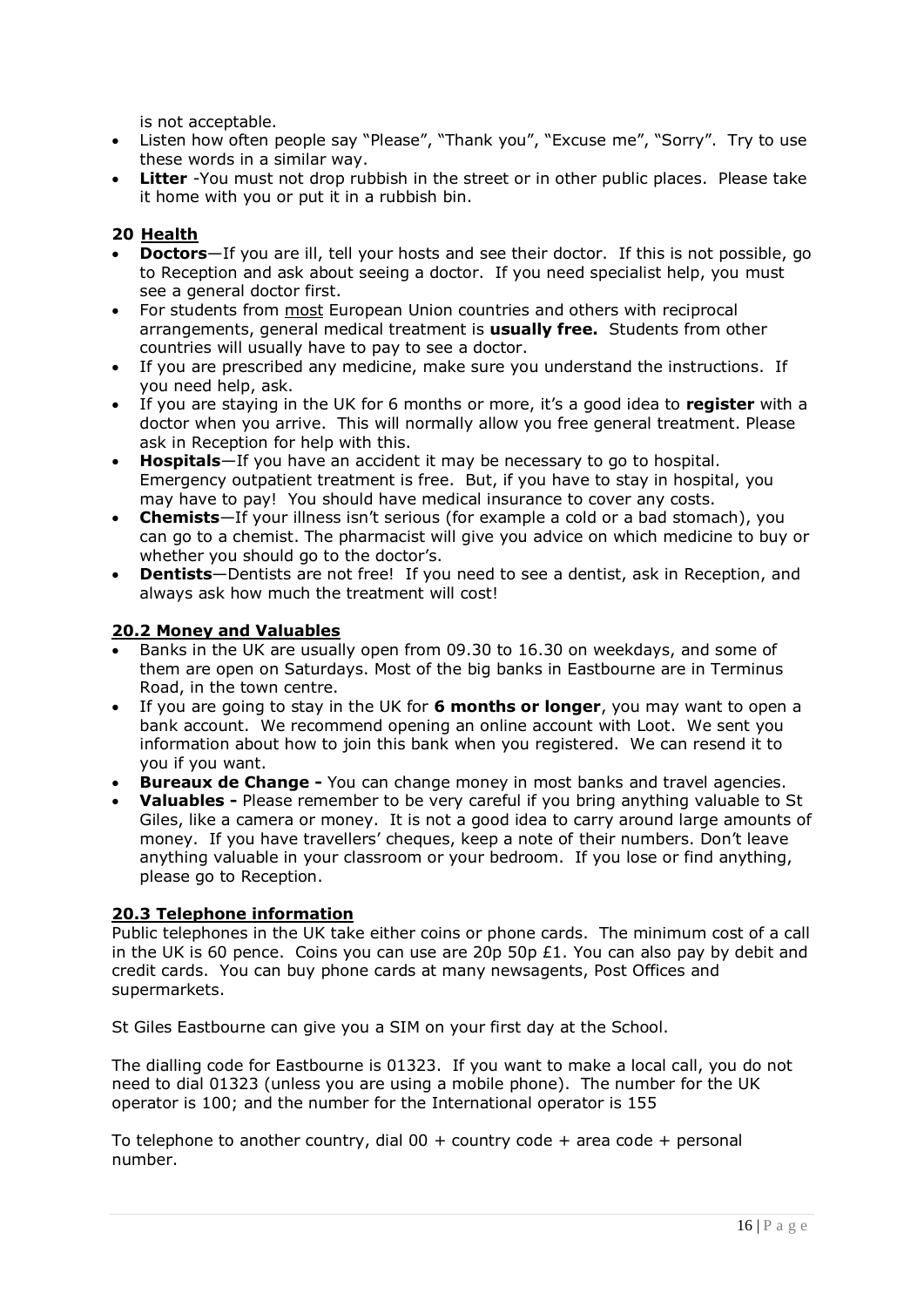If you cannot pay for the international call, you can dial 155 for the International operator, and ask to make a collect call.

### **20.4 Postal information**

Post offices are usually open from 09.00 to 17.30, Monday to Friday. Some, for example the main post office in Eastbourne, are also open on Saturdays. You can buy stamps in newsagents and supermarkets as well as in Post Offices.

### **20.5 Personal letters and faxes**

If we receive these for you at the School, we put them on the table in the Hallway.

### **20.6 Transport**

### **Buses**

Stagecoach is the biggest bus company and there are frequent buses to all parts of the town. If you want to travel by bus, your host can tell you where to catch the bus and which number to take. When you get on the bus, tell the driver where you are going and the machine will show you how much you have to pay. Try to have the correct money. The driver will give you a ticket which you must keep for the whole journey. You can buy bus **season tickets** from certain shops in Eastbourne. Ask in Reception.

### **Trains**

Eastbourne train station is a ten-minute walk from the School, and you can get trains from there to, for example, London Victoria, Brighton, and Hastings. If you are aged 16 to 25 or a full-time student, you can buy a 16-25 Railcard at the train station (approximately £30). This card will give you a reduction of approximately 33% on train fares, if you travel after 10.00. You need two passport photos or an identity card to buy the Railcard.

**Travel card**—if you go to London by train, a travel card is a good idea. It includes return travel to London and free travel on the London Underground and on London buses.

### **Taxis**

If it is dark, you should take a taxi home. Eastbourne and Country, Tel. (01323) 720720, and Sussex Cars, Tel. (01323) 726726, are two well-known companies in Eastbourne. If you are travelling a long distance, ask the price before you get in the taxi. Ask for a receipt if you think the fare is too high. You can leave a tip (approximately 10%) if you wish. You can always find a taxi at the train station.

**Remember** that one of the easiest ways of seeing **many** interesting places in Britain is to join one of the Saturday or Sunday trips on the Social Programme. See this month's Social Programme for details of the next trips.

### **20.7 Passport photos**

You can get these from the machines at the train station, in the Beacon Shopping Centre or at Boots in Terminus Road

### **20.8 Tourist Information Centre**

Is in the town centre in Cornfield Road. You can get tourist information on Eastbourne, East Sussex, and the UK. You can also get information on bus timetables/tickets and National Express coaches.

### **20.9 Shopping in Eastbourne**

There are many shops, department stores and book shops in the centre of Eastbourne, particularly in the Beacon Shopping Centre.

Shops are usually open from 09.00 to 17.30, Monday to Saturday, and many are also open on Sundays from 10.00 to 16.00. Most shops will accept debit and credit cards as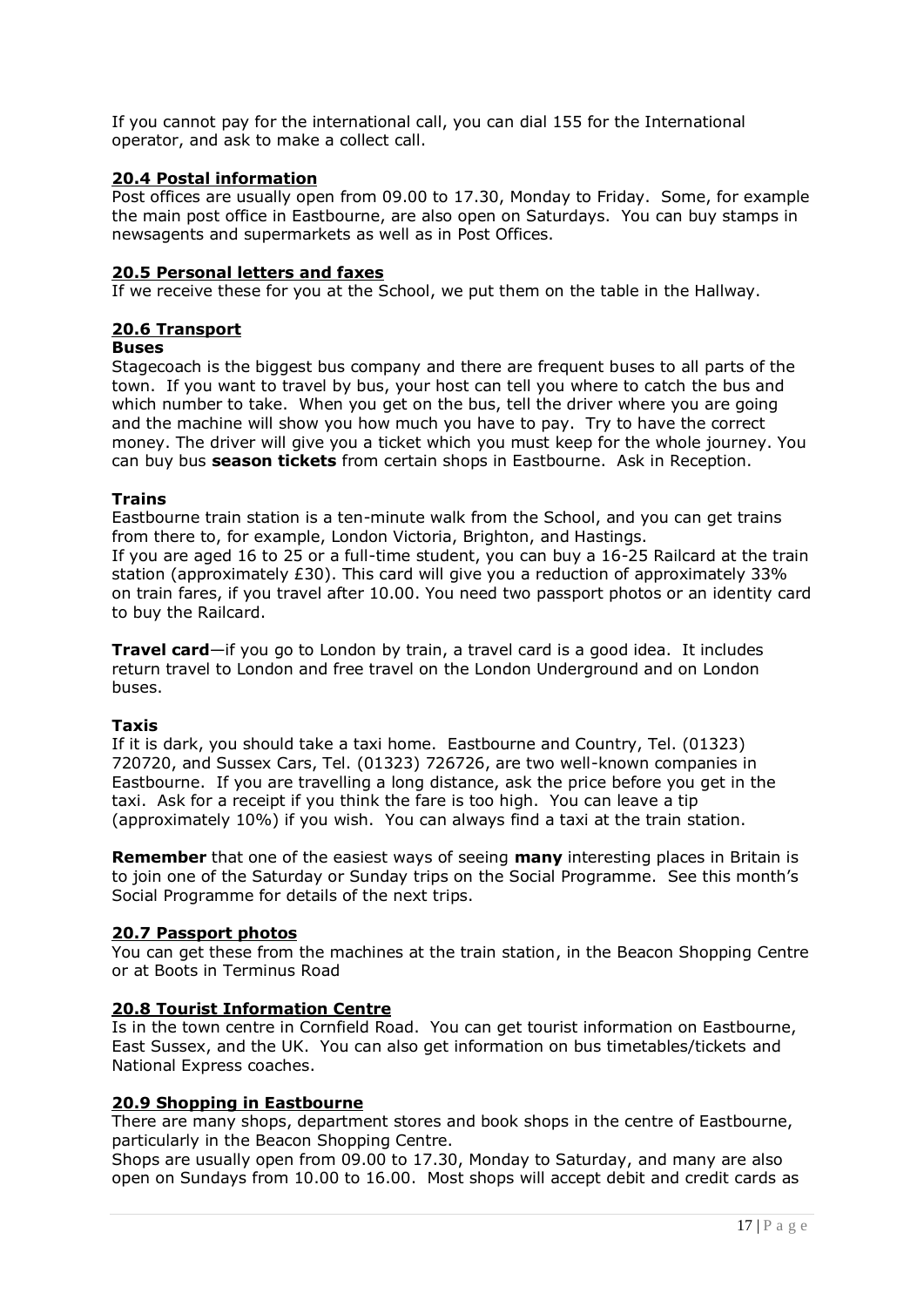well as cash.

The main banks are in the town centre in Terminus Road. The main Post Office is in the town centre in WH Smith.

### **20.10 Cinemas and Theatres**

**The Cineworld** at the Beacon Shopping Centre has 6 screens. This cinema shows the latest films and will give you a reduction on the ticket price if you have your St Giles Student Card with you.

The local newspaper, Eastbourne Herald, and the cinemas' web sites will tell you what films are showing.

The **Congress** and the **Devonshire** are the main theatres in Eastbourne and are both near the School.

### **Cultural Centre and Library**

Eastbourne's Towner Art gallery is next to the Congress Theatre — a 5-minute walk from the School.

Eastbourne Library is in the town centre near the train station—it has a lending section, a reference section, computers and a music library. The Library is closed on Sundays.

### **20.11 Sports and Leisure facilities**

It is possible to play many sports in Eastbourne, including:

| Badminton         | Tennis         |
|-------------------|----------------|
| Golf              | Snooker        |
| Pool              | Swimming       |
| <b>Basketball</b> | <b>Bowling</b> |
| Go-karting        | Gymnastics     |
| Windsurfing       | Sailing        |
| Table tennis      | Horse riding   |

If you need any information about sport in Eastbourne, please ask the Social Programme Organiser or in Reception

### **Parks**

There are several parks in Eastbourne and you can usually play various sports in them: Gildredge Park (tennis, football, basketball), Princes Park (tennis, boating, mini golf), Motcombe Park (for relaxation). On the sea front it is possible to play mini golf.

### **20.12 Your visa**

Please ask in Reception if you have any questions about visas

### **20.13 Religion**

You can get addresses of local churches, mosques, synagogues, temples from Reception

### **20.14 Advice Services**

**UKCISA**—The Council for International Student Affairs, looks after the needs of international students, and has, for example, information on working in the UK. Tel 0207 107 9922

www.ukcisa.org.uk

### **UK Visas and Immigration** deals with visa questions.

www.gov.uk/government/organisations/uk-visas-and-immigration

**Citizens Advice Bureau,** 6 St Leonards Road, Eastbourne Tel (01323) 417177

**Sexual Health Clinic**, Avenue House, The Avenue, Eastbourne Tel (01323) 416100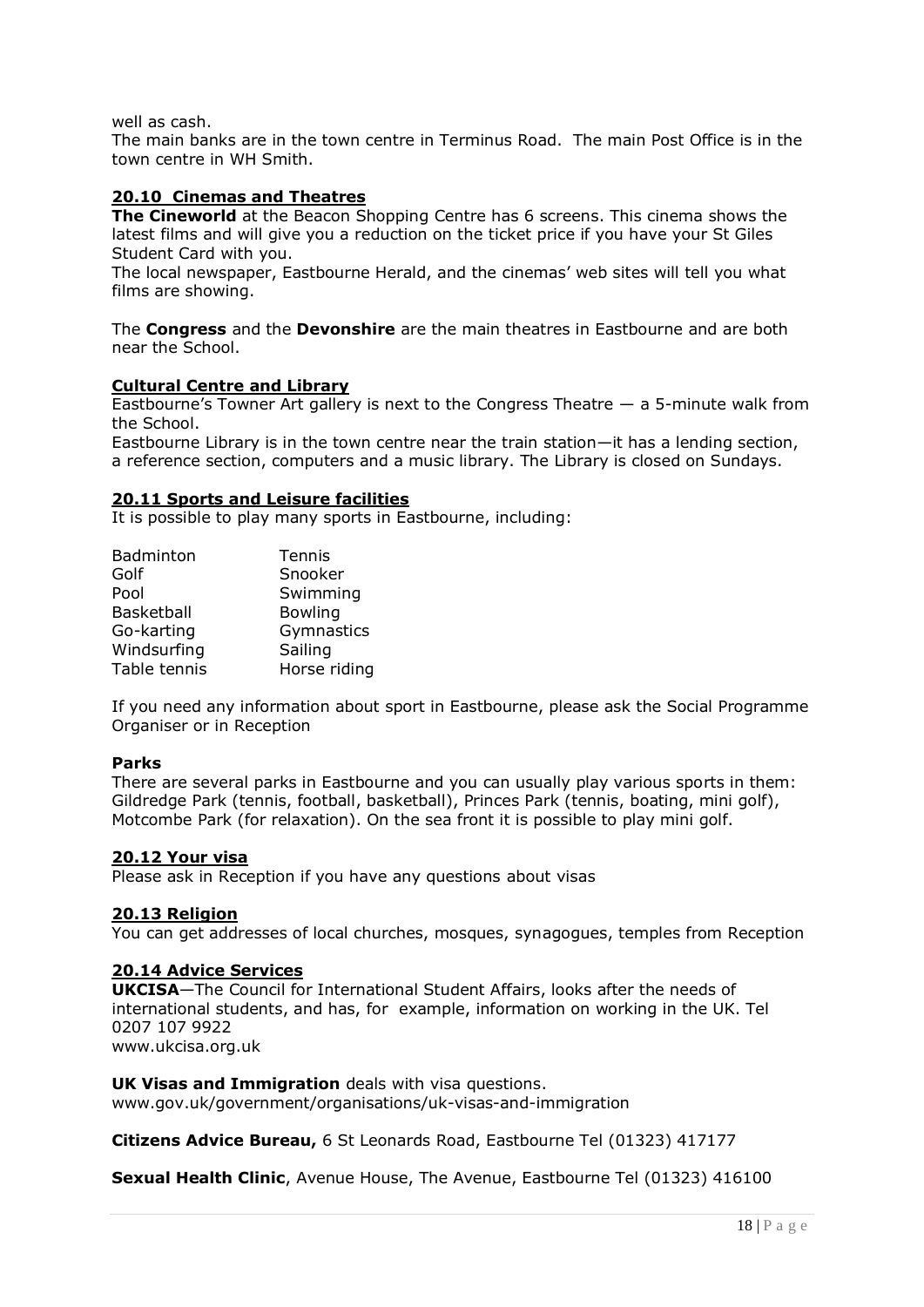**National Drugs Helpline** 24-hour helpline. Tel 0800 77 66 00

**National Health Service Direct** 24-hour helpline. Tel 0845 46 47

**Samaritans** 24-hour helpline for people in despair. Tel 0845 7909090

**Childline** is a free 24-hour counselling service for people under the age of 18. Tel 0800 1111

| Useful telephone numbers              |                         |
|---------------------------------------|-------------------------|
| <b>Your Host family</b>               |                         |
| <b>St Giles Eastbourne</b>            | $(01323)$ 729167        |
| <b>Train Information</b>              | 0845 7 48 49 50         |
| <b>Eastbourne Police</b>              | 0845 607 0999           |
| <b>Eastbourne Tourist Information</b> | 0871 663 0031           |
| Taxi                                  | (01323) 720720 / 726726 |
| <b>Eastbourne Hospital</b>            | (01323) 417400          |
| <b>Emergencies</b>                    | 999                     |

## **Useful web sites**

| www.stgiles-international.com              | <b>St Giles International</b>                                                                 |
|--------------------------------------------|-----------------------------------------------------------------------------------------------|
| www.englishuk.com                          | English UK-information on<br>studying English in the UK at<br>accredited language schools     |
| www.britishcouncil.org/english             | British Council-information on<br>studying in the UK and a section<br>for learners of English |
| www.educationuk.org                        | Help for international students<br>interested in study for a UK<br>course or qualification    |
| www.ucas.ac.uk                             | Information on courses at all<br><b>British Universities</b>                                  |
| www.Cambridgeenglish.org                   | Information on all University of<br>Cambridge examinations                                    |
| www.ielts.org                              | <b>Information on IELTS</b><br>examination                                                    |
| www.bbc.co.uk/worldservice/learningenglish | Lots of practice for learners of<br>English                                                   |
| www.bbc.co.uk                              | Comprehensive news service                                                                    |
| www.visiteastbourne.com                    | Eastbourne's official web site                                                                |
| www.visitbritain.com                       | Britain's tourism site                                                                        |
| www.visitsoutheastengland.com              | South East England tourism                                                                    |
| www.visitscotland.com                      | Scottish tourism                                                                              |
| www.thetrainline.com                       | UK train timetables                                                                           |
| www.nationalexpress.com                    | UK coach information                                                                          |
| www.eurostar.com                           | Eurostar train information                                                                    |
| www.baa.co.uk                              | Connects to UK airport<br>information                                                         |
|                                            |                                                                                               |